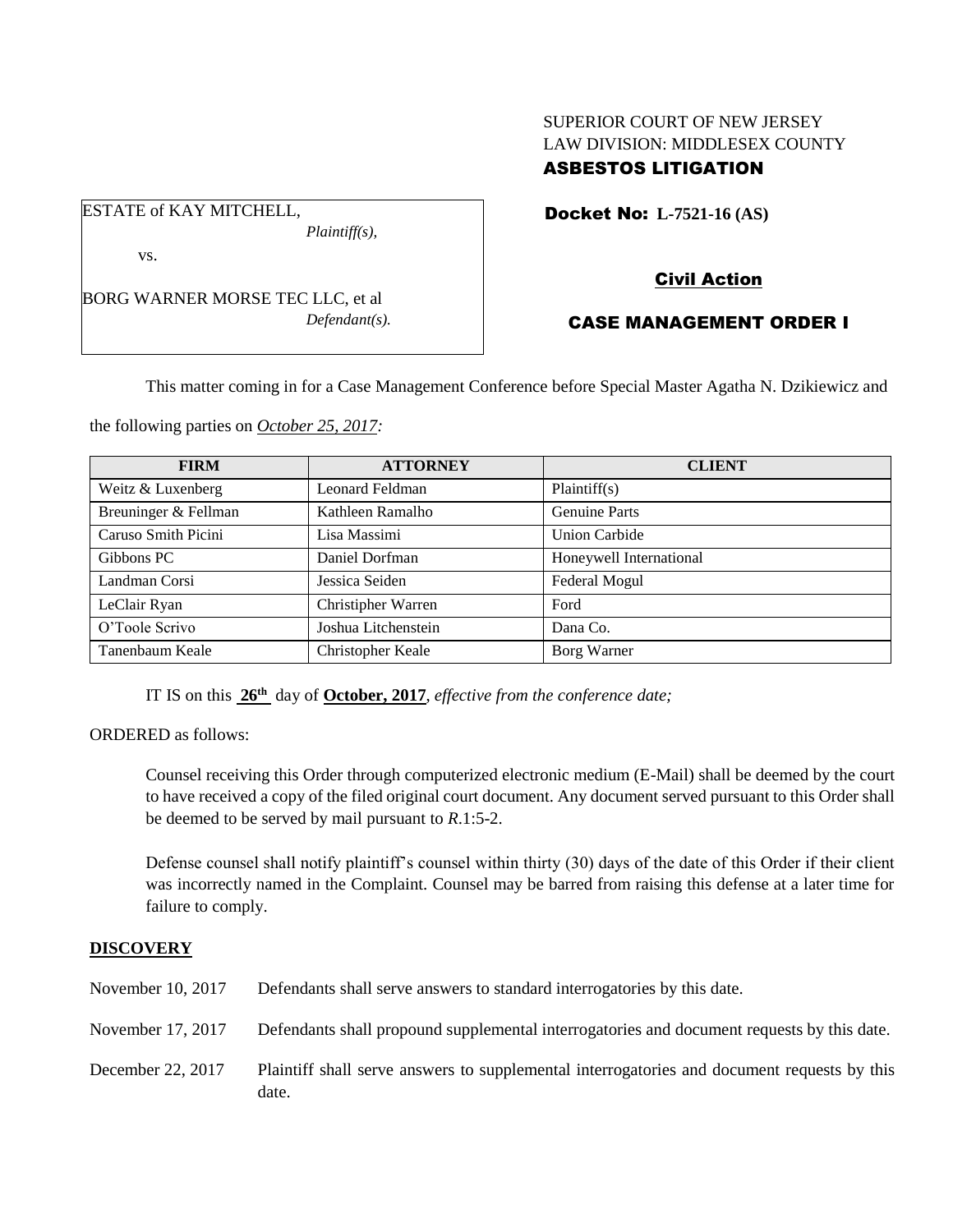- February 28, 2018 Fact discovery, including depositions, shall be completed by this date. Plaintiff's counsel shall contact the Special Master within one week of this deadline if all fact discovery is not completed.
- February 28, 2018 Depositions of corporate representatives shall be completed by this date.

### **EARLY SETTLEMENT**

April 6, 2018 Settlement demands shall be served on all counsel and the Special Master by this date.

### **SUMMARY JUDGMENT MOTION PRACTICE**

| April 6, 2018  | Plaintiff's counsel shall advise, in writing, of intent not to oppose motions by this date. |
|----------------|---------------------------------------------------------------------------------------------|
| April 13, 2018 | Summary judgment motions shall be filed no later than this date.                            |
| May 11, 2018   | Last return date for summary judgment motions.                                              |

### **MEDICAL DEFENSE**

- March 30, 2018 Plaintiff shall serve medical expert reports by this date.
- March 30, 2018 Upon request by defense counsel, plaintiff is to arrange for the transfer of pathology specimens and x-rays, if any, by this date.
- June 15, 2018 Defendants shall identify its medical experts and serve medical reports, if any, by this date. In addition, defendants shall notify plaintiff's counsel (as well as all counsel of record) of a joinder in an expert medical defense by this date.

### **LIABILITY EXPERT REPORTS**

- March 30, 2018 Plaintiff shall identify its liability experts and serve liability expert reports or a certified expert statement by this date or waive any opportunity to rely on liability expert testimony.
- June 15, 2018 Defendants shall identify its liability experts and serve liability expert reports, if any, by this date or waive any opportunity to rely on liability expert testimony.

### **EXPERT DEPOSITIONS**

July 13, 2018 Expert depositions shall be completed by this date. To the extent that plaintiff and defendant generic experts have been deposed before, the parties seeking that deposition in this case must file an application before the Special Master and demonstrate the necessity for that deposition. To the extent possible, documents requested in a deposition notice directed to an expert shall be produced three days in advance of the expert deposition. The expert shall not be required to produce documents that are readily accessible in the public domain.

#### **PRE-TRIAL AND TRIAL**

June 15, 2018 @ 10:00am Settlement conference. All defense counsel shall appear with authority to negotiate settlement and have a representative authorized to negotiate settlement available by

 $\_$  ,  $\_$  ,  $\_$  ,  $\_$  ,  $\_$  ,  $\_$  ,  $\_$  ,  $\_$  ,  $\_$  ,  $\_$  ,  $\_$  ,  $\_$  ,  $\_$  ,  $\_$  ,  $\_$  ,  $\_$  ,  $\_$  ,  $\_$  ,  $\_$  ,  $\_$  ,  $\_$  ,  $\_$  ,  $\_$  ,  $\_$  ,  $\_$  ,  $\_$  ,  $\_$  ,  $\_$  ,  $\_$  ,  $\_$  ,  $\_$  ,  $\_$  ,  $\_$  ,  $\_$  ,  $\_$  ,  $\_$  ,  $\_$  ,